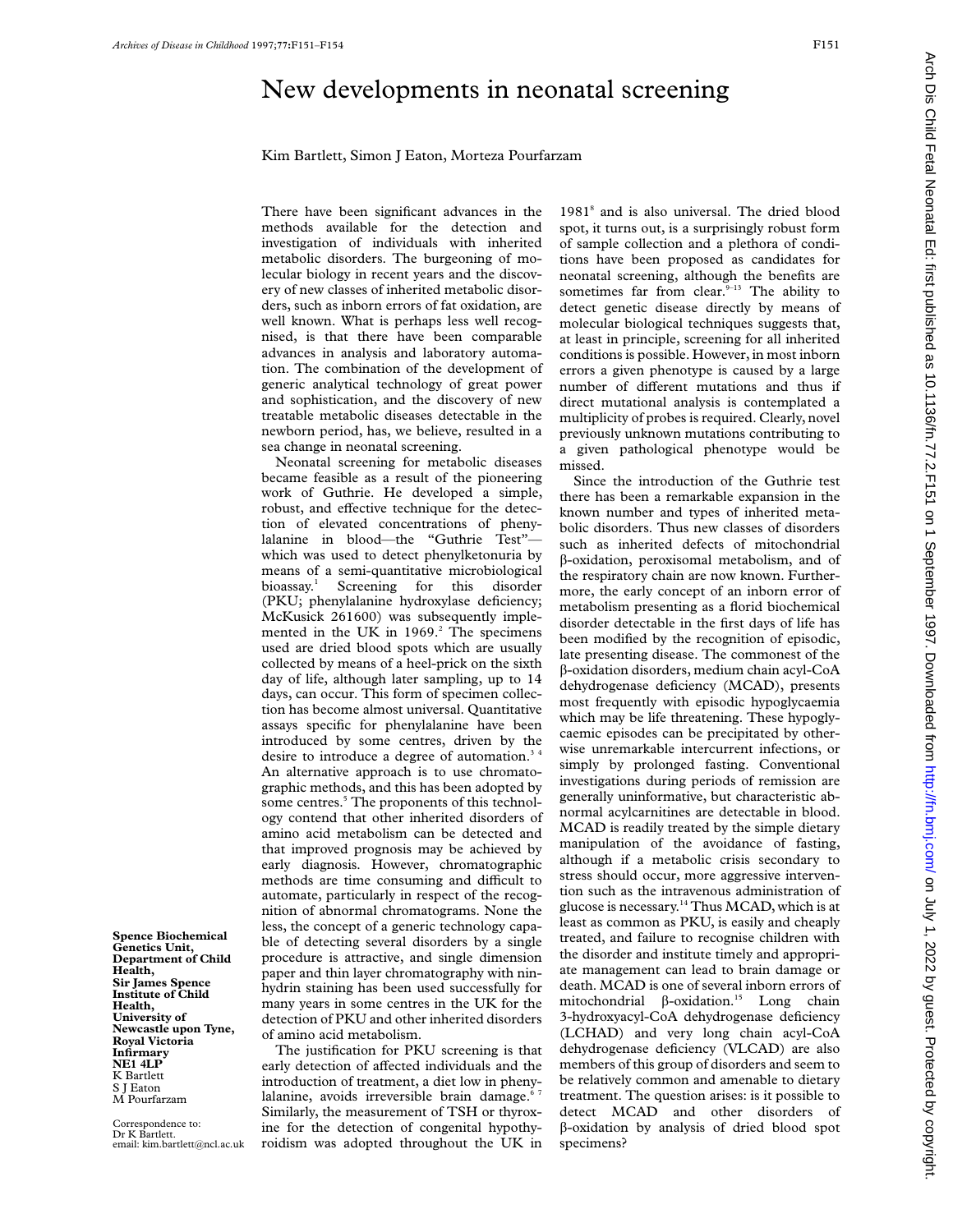*Table 1 Inborn errors of metabolism detectable by Tandem mass spectrometric analysis of acryl-carnitines and amino acids*

| Inherited enzyme defect                    | McKusick<br>number | Incidence |
|--------------------------------------------|--------------------|-----------|
| Short chain acyl-CoA dehydrogenase         | 201470             | ς         |
| Medium chain acyl-CoA dehydrogenase        | 201450             | 1:8000    |
| Very long chain acyl-CoA dehydrogenase     | 201475             |           |
| Long chain 3-hydroxyacyl-CoA dehydrogenase | 143450             |           |
| Long chain-2,4-dienoyl-CoA reductase       | 222745             |           |
| Glutaryl-CoA dehydrogenase                 | 231670             | 1:30 000  |
| Multiple acyl-CoA dehydrogenase            | 305950             |           |
| Propionyl-CoA carboxylase                  | 232050             | 1:50000   |
| Methylmalonyl-CoA mutase                   | 251100             | 1:48000   |
| Isovaleryl-CoA dehydrogenase               | 243500             | 1:50000   |
| Branched chain ketoacid dehydrogenase      | 248600             | 1:185 000 |
| Phenylalanine hydroxylase                  | 261600             | 1:8000    |
| Tyrosinaemia type I                        | 276700             | 1:100000  |
| Non-ketotic hyperglycinaemia               | 238300             | 1:55 000  |
| 3-Hydroxy-3-methylglutaryl-CoA lyase       | 246450             |           |
| Citrullinaemia                             | 215700             | 1:250 000 |
| β-ketothiolase                             | 203750             |           |
| 3-Methylcrotonyl-CoA carboxylase           | 210200             |           |
| Maple syrup urine disease                  | 248600             | 1:290 000 |
| Camitine palmitoyltransferase I            | 600528             |           |
| Carnitine palmitoyltransferase II          | 600650             |           |



*Figure 1 Tandem mass spectra (parents of m/z 85 amu; acylcarnitines) of butylated dried blood spot extracts from a control and an MCAD deficient subject (MCADD):\* significant diagnostic analytes characteristic of MCADD.*

An inherited metabolic disorder may be identified by detection of an abnormal gene, an abnormal gene product, an abnormal gene product property (enzyme activity) or the presence of an abnormal metabolise resulting from attenuation of a metabolic pathway. Most techniques currently in use rely on the detection of abnormal metabolises usually by means of some form of chromatography. Thus analyses of blood and urinary amino acids and urinary organic acids are commonly used for the investigation of children who present with symptoms. Chromatographic methods are time consuming, difficult to automate and, although not an issue for the investigation of the relatively small numbers of patients presenting in hospital, for the purpose of neonatal screening, are inappropriate. A generic technology capable of detecting several disorders (including PKU and MCAD) but avoiding the disadvantages of chromatography is clearly preferable to a large number of single disease tests. Tandem mass spectrometric (TMS) analysis of acylcarnitines and amino acids has been described recently<sup>16 17</sup> and pilot studies suggest that this technology is suitable for neonatal screening programmes.

Mass spectrometry is a powerful technique for the characterisation of the structure and of the molecular weight of compounds and for quantitative measurements and has found widespread biomedical applications. Several hyphenated techniques, whereby a mass spectrometer is linked to other chromatographic separation procedure, have been developed, of which gas chromatography-mass spectrometry (GC-MS) is perhaps the best known. Indeed, GC-MS is currently the method of choice for the analysis of urinary organic acids. In recent years tandem mass spectrometry (TMS) has become available for routine analysis. TMS offers major advantages over single stage mass spectrometry in term of speed and selectivity of analysis and specificity in molecular structure determination. In TMS two consecutive stages of mass analysis are used. The first stage of mass analysis separates a compound of interest from other parent ions produced in the ionisation source. Following this mass filtering stage there is a collision cell where the relatively stable molecular ions are caused to fragment, usually by collision induced dissociation (CID) with a neutral gas such as argon. The fragment ions produced are transmitted into the second mass analyser where they are separated and detected. The result is a "daughter" or "product" ion spectrum of the selected precursor essentially free of interferences from other components present in the sample which can be interpreted to reveal structural information of the selected compound. Other common TMS experiments include precursor ion scan and neutral ion scan.

One of the major applications of TMS is the analysis of mixtures by eliminating the need for chromatographic separation or purification of individual components of complex samples (such as dried blood spots), because separation and analysis take place simultaneously and entirely within the mass spectrometer. In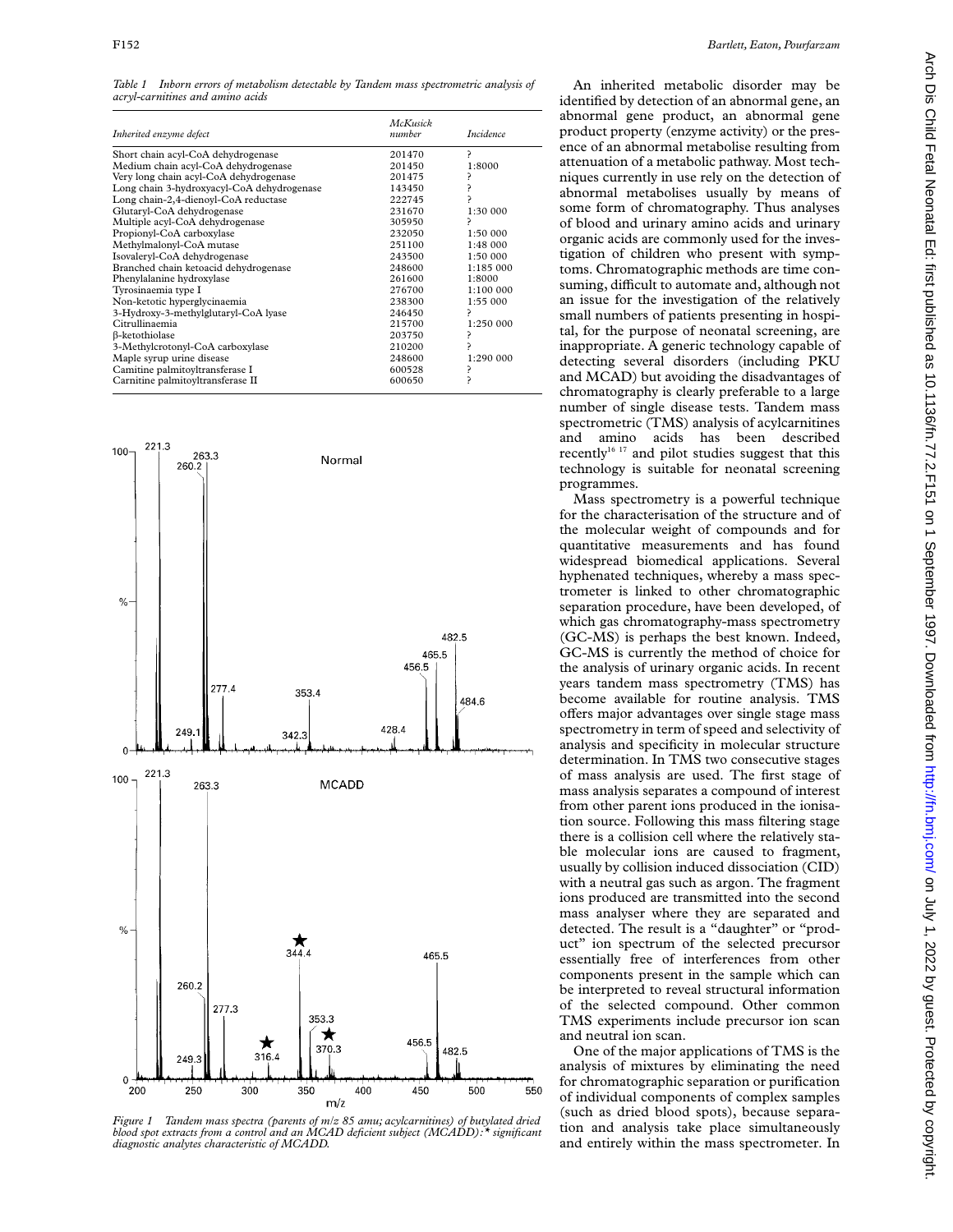

*Figure 2 Tandem mass spectra (neutral loss of m/z 102 amu; amino acids) of butylated dried blood spot extracts from a control and a child with PKU: \* significant diagnostic analytes characteristic of PKU.*

the context of acylcarnitine analysis all acylcarnitines undergoing CID produce a common daughter ion  $(m/z = 85$  amu) and therefore if MS1 is scanned and MS2 set to detect only ions of mass 85 amu ("parents of 85 scan"), an instantaneous analysis of acylcarnitines is achieved. A similar approach can be used for the detection and quantitation of amino acids and thus as a sample is introduced into the source of the instrument two analyte specific scan functions are used to detect first acylcarnitines and then amino acids. Some typical examples are shown in figs 1 and 2 taken from our own studies. In principle, further scan functions can be designed to detect further classes of analyses such as bile acids and therefore other classes of disorders can be detected. In theory, then, any disorder in which the substrate of the defective enzyme is a CoA ester will result in the formation of the corresponding carnitine ester and such a

Recently, a combined retrospective and prospective pilot screening programme was reported at the 1996 meeting of the International Society for Neonatal Screening (Naylor EW, Expanded screening for metabolic disorders; abstract) In brief, a total of about 270 00 blood spots were analysed by two centres (Pittsburgh and Rayleigh, USA). The total number of positive results detected was 69, giving an overall incidence of 1 in 3900, and it is particularly noteworthy that of the total of 69 positives detected, 35 were PKU plus MCAD. The incidence of the other rarer disorders is probably inflated because the population screened included the Mennonite communities of Lancaster County, Pennsylvania, who have a particularly high prevalence of inborn errors. None the less the authors of this study claimed zero false positives and zero false negatives. Our own experience confirms this. We conducted a blinded multicentre study in which dried blood spots from babies with confirmed disorders, and from babies with no evidence of metabolic disease, were submitted to our laboratory for analysis by TMS. In all cases where an abnormality was anticipated it was found. There were no false positive results.18 TMS screening of dried blood spots is therefore a technique of high sensitivity and specificity. It might be suspected that a complex analytical technology such as TMS would be inappropriate in the context of routine service delivery. However, our experience is that the method is robust and should be seriously considered for pilot screening programmes in the UK.

What, then, is the cost of a neonatal screening programme based on this technology? The simple analytical cost of TMS is undoubtedly higher than current technologies, but the cost per test will depend on the total number screened because the major fixed cost is the amortisation of instrument purchase. Set against this, however, are some major cost benefits:

- (i) the recall and retest rates for analyses carried out by means of TMS are close to zero;
- (ii) the technique is quantitative and thus follow up by means of conventional (and expensive) amino acid analysis is unnecessary;
- (iii) management of positive cases and monitoring of dietary control can be achieved by the same technology;
- (iv) it is highly probable that other disorders are amenable to concurrent analysis of the same blood spot with the added value of one stop testing;
- (v) the adoption of TMS screening, as it is inherently more sensitive, allows neonatal